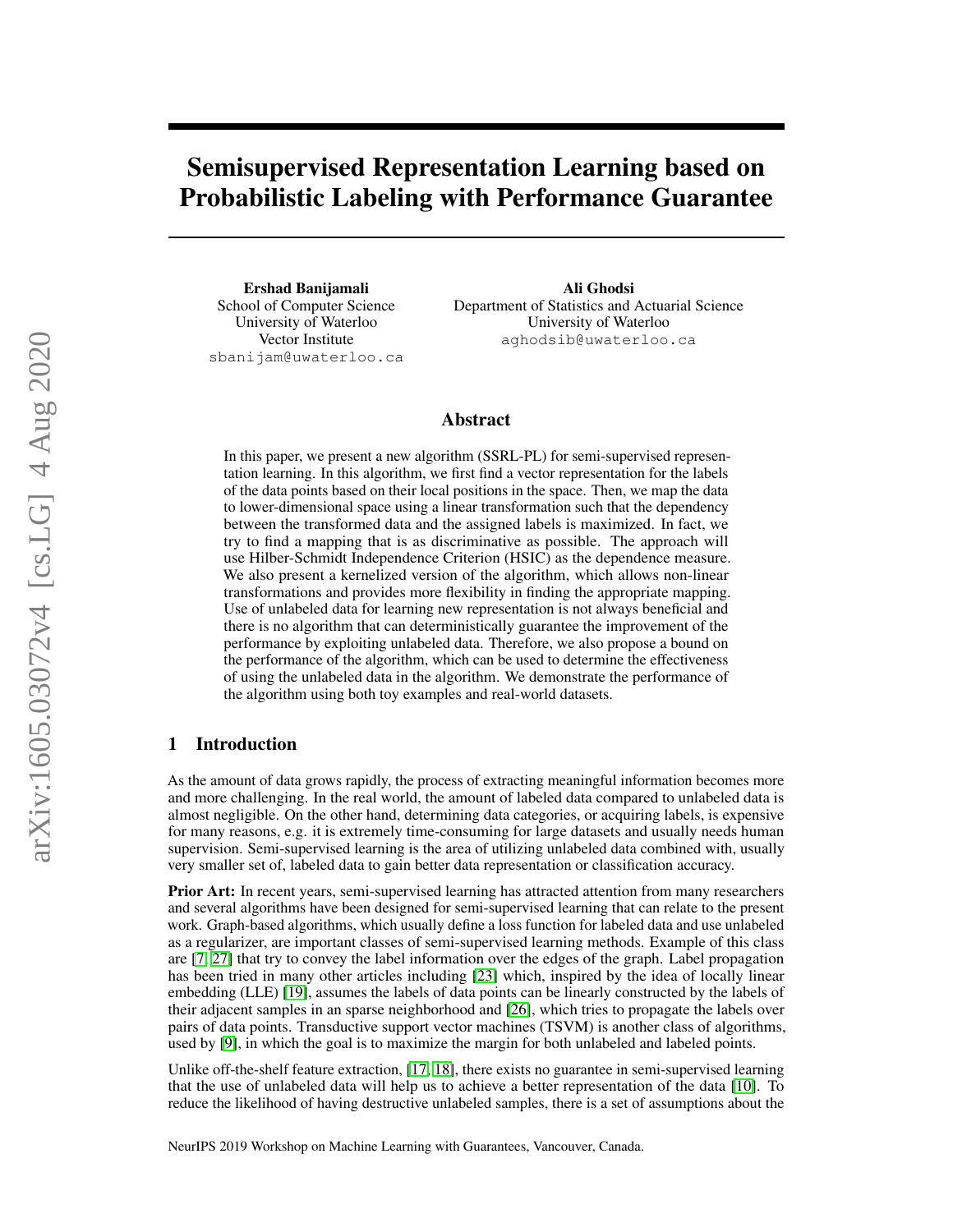structure of the distribution of data, including smoothness assumption, clustering assumption, and manifold assumption.

Contribution: Most of the semi-supervised algorithms include two objective functions for labeled and unlabeled data points, which are optimized jointly. In this paper, we also start with deriving two separate objective functions. For the labeled points, we look for a mapping which maximizes the dependency of the transformed points and their labels, and for the unlabeled points we look for a mapping that keeps them near their labeled neighbors. However, by some manipulations, we then combine these two functions and solve the problem by optimizing a single objective function. Further investigations show that the objective function can also be obtained by a specific assignment of labels to the points. We call this probabilistic labeling. This labeling not only provides the objective function of our problem much faster and easier, but also enables us to obtain a bound on the performance of the algorithm based on probability of classification error in the original space. This bound shows the maximum deviation of the objective function value from its optimal value, when we know the true label of all data points in our dataset. We will also present the kernelized version of the algorithm, which is helpful when the linear transformation does not provide a good representation of data in the target space.

## 2 Background: Hilber-Schmidt Independence Criterion (HSIC)

The Hilbert-Schmidt Independence Criterion (HSIC) is a very useful tool in statistics to measure the dependence between two random variables [\[13\]](#page-8-6). We use HSIC in our proposed method. Following is a short description about this measure.

**Definition 1.** *Suppose* X and Y are two domain sets. Let  $\phi$  and  $\psi$  be two mappings that map X and Y *to their corresponding Reproducing Kernel Hilbert Space (RKHS)* F *and* G*. The Borel probability measure over*  $X \times Y$  *is denoted by*  $p_{xy}$ *. Then HSIC is defined as the following:* 

$$
HSIC(p_{xy}, \mathcal{F}, \mathcal{G}) = || \mathbf{E}_{x,y} [\phi(x) \otimes \psi(y)] - \mu_x \otimes \mu_y ||_{HS}^2
$$
 (1)

*where*  $\mu_x$  *and*  $\mu_y$  *are mean of*  $\phi(x)$  *and*  $\psi(y)$ *, respectively, and*  $\otimes$  *is the tensor product.*  $\| \cdot \|_{HS}$  *is also the Hilbert-Schmidt norm.*

The following theorem by [\[13\]](#page-8-6) shows the relation between HSIC and independence of x and y, when  $(x, y)$  is drawn from  $p_{xy}$ .

Theorem 1. *Suppose* k *and* l *are reproducing kernels of RKHS's* F *and* G *on the compact domains X* and *Y*. Assume, without loss of generality,  $|| f ||_{\infty} \leq 1$  and  $|| g ||_{\infty} \leq 1$  for all  $f \in \mathcal{F}$  and  $g \in \mathcal{G}$ . *Then, HSIC*( $p_{xy}$ ,  $\mathcal{F}$ ,  $\mathcal{G}$ ) *is zero, if and only if, x and y are independent.* 

#### 2.1 Empirical HSIC

The empirical HSIC was also defined in [\[13\]](#page-8-6) to show that HSIC is, in fact, a practical criterion.

**Definition 2.** Let  $Z = \{(x_1, y_1), (x_2, y_2), ..., (x_m, y_m) \subseteq X \times Y$  be a series of m independent *observation drawn from*  $p_{xy}$ . An estimation of HSIC is given by:

$$
HSIC(Z, \mathcal{F}, \mathcal{G}) = \frac{1}{(m-1)^2} tr(KH_m L H_m)
$$
\n(2)

*where* K *and* L *are matrices containing the evaluation of the reproducing kernel of* F *and* G *respectively, and*  $H_m$  *is the centering matrix of size*  $m$ ,  $H_m = I - \frac{1}{m} \mathbf{1} \mathbf{1}^\top$ .

#### 3 Algorithm

Let X be a unit ball in d-dimensional space and X contain n observations from X in form of a  $d \times n$ matrix, i.e.  $X = [\mathbf{x}_1, \mathbf{x}_2, ..., \mathbf{x}_n]$  where each  $\mathbf{x}_i \in \mathbb{R}^d$  is a column vector. According to this definition,  $\Vert \mathbf{x}_i \Vert_2 \leq 1 \quad \forall i = \{1, ..., n\},$  where  $\Vert \cdot \Vert_2$  is the *L*-2 norm of the vector.

Suppose from n samples, l of them have labels and the rest  $u = n - l$  are unlabeled.  $X_L$  and  $X_U$ contain the set of labeled and unlabeld samples, respectively. Without loss of generality, assume X is ordered such that the first l samples are labeled, i.e.  $X = [X_L, X_U]$ . Suppose there are also C classes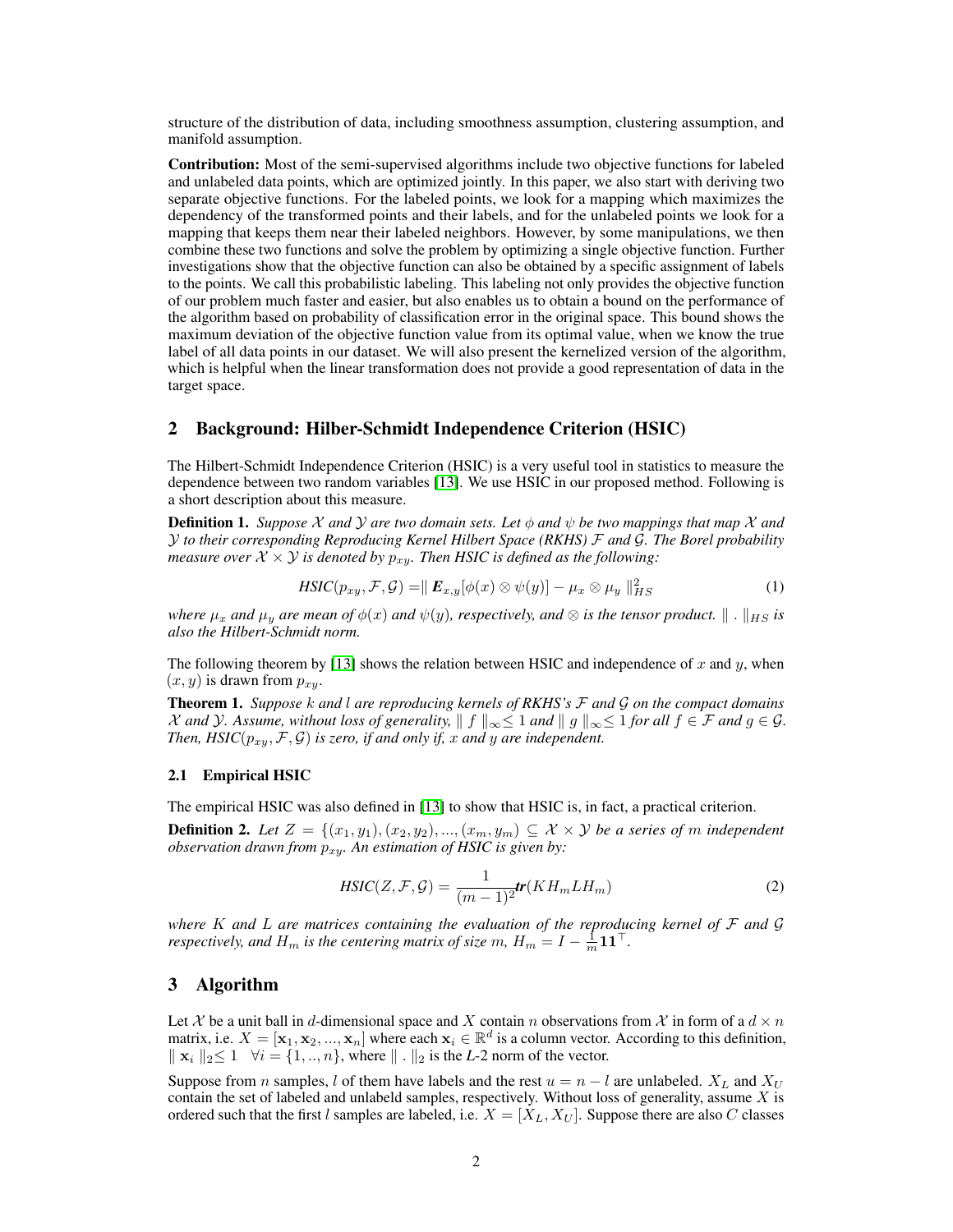of data points  $\{1, 2, ..., C\}$ . Variable  $y_i$  denotes the label of data point  $x_i$  in  $X_L$ . For data points  $x_j$ in  $X_U$ ,  $y_j$  is unknown. The goal of our algorithm is to map the data to a p-dimensional space by finding a linear transformation, denoted it by V. V is a  $d \times p$  matrix where d can be much larger than p. Let  $\mathbf{z}_i$  be the low-dimensional representation of data point  $\mathbf{x}_i$ . Then:  $\mathbf{z}_i = V^\top \mathbf{x}_i$ , where  $V^\top$  is the transposed of V. For the matrix representation form:  $\hat{Z} = V^{\top} X$ .

Labeled Data: For the labeled data, we try to find a mapping that maximizes the dependency between low-dimensional data points and the labels, based on the HSIC measure (details in appendix). Therefore, we will have the following objective:

<span id="page-2-1"></span>
$$
\arg\max_{V} \frac{1}{(l-1)^2} \operatorname{tr}(Z_L^\top Z_L H_l K_l H_l) = \arg\max_{V} \frac{1}{(l-1)^2} \operatorname{tr}(X_L^\top V V^\top X_L H_l K_l H_l) \tag{3}
$$

where we use linear kernel for the data points in  $p$ -dimensional space and  $K_l$  is a kernel over labels. A kernel commonly used for labels is the delta kernel. Entry  $(i, j)$  of a delta kernel is 1 if  $x_i$  and  $x_j$ have the same label and 0 otherwise. We will use this kernel for labels throughout this paper. If we do not impose any constraint on  $V$ , the function can be unbound. A good choice for the constraint which also guarantees the orthonormality of the basis of the *p*-dimensional space is  $V^{\top}V = I$ , where  $I$  is the identity matrix. By adding this constraint we have:

$$
\arg\max_{V} \frac{1}{(l-1)^2} \text{tr}(V^{\top} X_L H_l K_l H_l X_L^{\top} V) \qquad \text{subject to} \quad V^{\top} V = I \qquad (4)
$$

For the sake of simplicity, we do not write the  $V^{\top}V = I$  in the next expressions. However, we always consider this constraint in defining objective functions. The objective function in [\(4\)](#page-2-0) can be recast using X and a kernel  $K_n$  defined over X.  $K_n$  is an  $n \times n$  matrix with all zero entries except the first  $l \times l$  block, which is equal to  $K_l$ . Then, we will have:

<span id="page-2-2"></span><span id="page-2-0"></span>
$$
\arg\max_{V} \frac{1}{(n-1)^2} \operatorname{tr}(V^\top X H_n K_n H_n X^\top V) \tag{5}
$$

Unlabeled Data: The goal here is to find a transformation that preserves the neighborhood between unlabeled data points and their labeled neighbors. We want the unlabeled points to have high similarity with their labeled neighbors in the  $p$ -dimensional space. This is a rational choice, as a common assumption in semi-supervised learning is that close points in original space are likely to have same labels. If unlabeled data point  $x_i$  and labeled data point  $x_j$  are neighbors in d-dimensional space, then  $z_i$  and  $z_j$  should have high similarity. We measure the similarity between two points  $z_i$  and  $z_j$  by dot product of the centered version of the points dentoed by  $\langle \bar{\mathbf{z}}_i, \bar{\mathbf{z}}_j \rangle$ . Hence, we can define a function for measuring the similarity of neighboring points:  $\max \sum_{ij} w_{ij} < \bar{z}_i, \bar{z}_j >= \max \sum_{ij} w_{ij} \bar{z}_i^{\top} \bar{z}_j$ ,

where  $0 \leq w_{ij} \leq 1$  determines the strength of neighborhood between  $x_i$  and  $x_j$ . Note that if both of these points are labeled then  $w_{ij} = 0$ , as we have already taken care of labeled points in  $K_n$ . Maximizing this objective function forces points with strong neighborhood (large  $w_{ij}$ ) to have large similarity. The value of  $w_{ij}$  between two unlabeled points depend on their similarity in term of their neighborhood. For example, if two unlabeled points have strong neighborhood with labeled points from similar class, then  $w_{ij}$  is high. We define an  $n \times n$  matrix W that contains  $w_{ij}$ 's. Based on our definitions here, the first  $l \times l$  block of this matrix is all zeros. The objective function can be written in the following matrix form:

$$
\sum_{ij} w_{ij} \bar{\mathbf{z}}_i^\top \bar{\mathbf{z}}_j = \text{tr}(\bar{Z}^\top \bar{Z}W) = \text{tr}(H_n Z^\top Z H_n W) = \text{tr}(V^\top X H_n W H_n X^\top V) \tag{6}
$$

Therefore, we can also write this objective function similar to [\(3\)](#page-2-1) by multiplying the trace function to the normalization factor  $1/(n-1)^2$  and adding a constraint on V.

<span id="page-2-3"></span>
$$
\arg\max_{V} \frac{1}{(n-1)^2} \mathbf{tr}(V^\top X H_n W H_n X^\top V) \tag{7}
$$

Combining  $(5)$  and  $(7)$ , we should find mapping V such that the following objective is maximized.

$$
\arg\max_{V} \frac{1}{(n-1)^2} \mathbf{tr}(V^\top X H_n (K_n + W) H_n X^\top V) \tag{8}
$$

The inner matrix,  $K_n + W$ , is the matrix we needed. Elements of  $K_n + W$  show our certainty in similarity of different points in the space. For labeled nodes, we have 0 and 1 which indicates absolute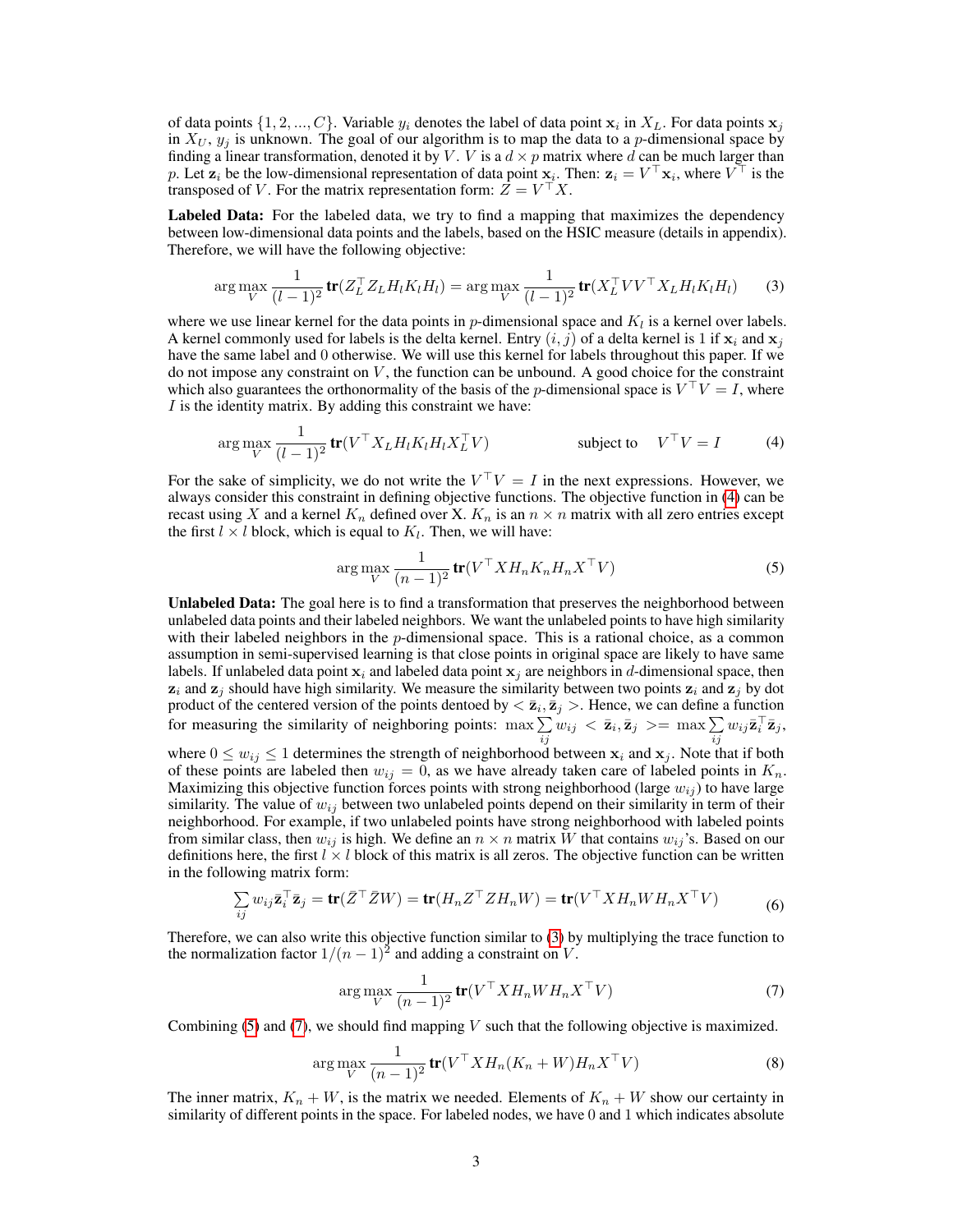certainty. For unlabeled nodes, we have  $0 \leq w_{ij} \leq 1$ , which is an indicator of our uncertainty. To capture these properties, we define a C-dimensional label vector for each data point. For the data point  $x_i$ , the label vector is denoted by  $y_i$ . If  $x_i$ , is labeled then  $y_i$  is an all zero vector except in position  $y_i$ , which gets value 1 and it determines the class of  $x_i$ . If  $x_i$  is unlabeled, then the  $c^{th}$  element of  $y_i$ , which we denote it by  $y_i^c$ , is the probability that  $x_i$  belongs to class c, and  $\sum_{c=1}^{C} y_i^c = 1$ . To assign this label probabilities, we look at the set of the  $k$  nearest labeled neighbors of the unlabeled points  $\mathbf{x}_i$ . Let us denote this set by  $\mathcal{L}_{i,k}$ . Then:

<span id="page-3-2"></span>
$$
y_i^c = \frac{f_i^c}{\sum\limits_{c=1}^C f_i^c} \quad \text{where} \quad f_i^c = \sum\limits_{\mathbf{x}_j \in \mathcal{L}_{i,k}} \sum_{y_j^c=1} \mathcal{S}(\mathbf{x}_i, \mathbf{x}_j) \tag{9}
$$

where  $\mathcal{S}(.,.)$  is a measure of similarity. As nearby unlabeled points are sharing similar labeled points, they are more likely to have similar label probability vectors as well.

Now lets look at the dot product of label probability vectors of two points  $x_i$  and  $x_j$ , i.e.  $y_iy_j^\top$  ( $y_i$ 's are defined as row vectors). If  $x_i$  and  $x_i$  are labeled, this dot product builds elements of Delta kernel matrix, and if one of the points is unlabeled, the dot product builds elements of  $W$ . Therefore, we can build  $K_n + W$  simply by  $YY^{\top}$  where Y is an  $n \times C$  label matrix. The  $i^{th}$  row of Y is  $y_i$ , the label vector of  $x_i$ . Based on the ordering, we defined for the data points, the first l rows of Y will be corresponding to the labeled points and rest of the rows will be corresponding to the unlabeled data.

Based on the above descriptions, the objective function in [\(10\)](#page-3-0), is equal to:

<span id="page-3-0"></span>
$$
\arg\max_{V} \frac{1}{(n-1)^2} \mathbf{tr}(V^\top X H_n Y Y^\top H_n X^\top V) \tag{10}
$$

This is the objective we use to find the  $d \times p$  mapping matrix V. The columns of the mapping matrix are the eigenvectors corresponding to the top p eigenvalues of  $XH_nYY^\top H_nX^\top$ .

At the test time, suppose  $X_{ts}$  is a  $d \times n_{ts}$  matrix that contains  $n_{ts}$  test samples. It is clear that the test points can be mapped to low-dimensional space simply by:  $Z_{ts} = V^\top X_{ts}$ 

#### 3.1 Kernelized Version

The advantage of a linear transformation is that it explicitly states the basis of new space as a linear combination of the basis of original space. However, in many applications, a linear transformation is not capable of yielding a good representation of the data in the new space. Kernel trick is a useful method in these situations, by which, we first implicitly take the data points to a high dimensional RKHS using a non-linear function and then find the low-dimensional representation. An important aspect of our algorithm is its ability to be stated in the kernelized form.

Based on the representer theorem, the matrix  $V$ , which we find from [\(10\)](#page-3-0) can be constructed by a linear combination of functions of data points in the Hilbert space. Let  $\phi$  be the function in the Hilbert space. Then  $V = \phi(X)\beta$ . By plugging this in [\(10\)](#page-3-0) and replacing  $\phi(X)^\top \phi(X)$  by the kernel matrix  $K_X$ , we will have:

<span id="page-3-1"></span>
$$
\arg \max_{\beta} \quad \frac{1}{(n-1)^2} \mathbf{tr}(\beta^{\top} K_X H_n Y Y^{\top} H_n K_X \beta)
$$
\n
$$
\text{subject to} \quad \beta^{\top} K_X \beta = I \tag{11}
$$

ehere  $\beta$  is a  $n \times p$  transformation matrix. Again, suppose  $Q = K_X H_n Y Y^\top H_n K_X$ . The solution to [\(11\)](#page-3-1) that determines  $\beta$  is the eigenvectors corresponding to the top p eigenvalues of the generalized eigenvalue problem:  $Q\beta = \lambda K_X \beta$ . The *p*-dimensional representation of the data is obtained by:  $Z = \beta^{T} K_X$ . A popular kernel, which also works very well in our experiments, is the RBF kernel.

For the test data, we should first compute the kernel similarity between test and training samples. Suppose the entries of the  $n \times n_{ts}$  matrix  $K_{ts}$  stores the similarities between each pair of training and test data points. Then the *p*- dimensional test data is:  $Z_{ts} = \beta^\top K_{ts}$ .

#### 4 Bound on the Performance of the SSRL-PL algorithm

In this section, we derive a bound on the performance of the algorithm. The bound is dependent on the way we assign the probabilities to the unlabeled data points. Let us assume a special case of the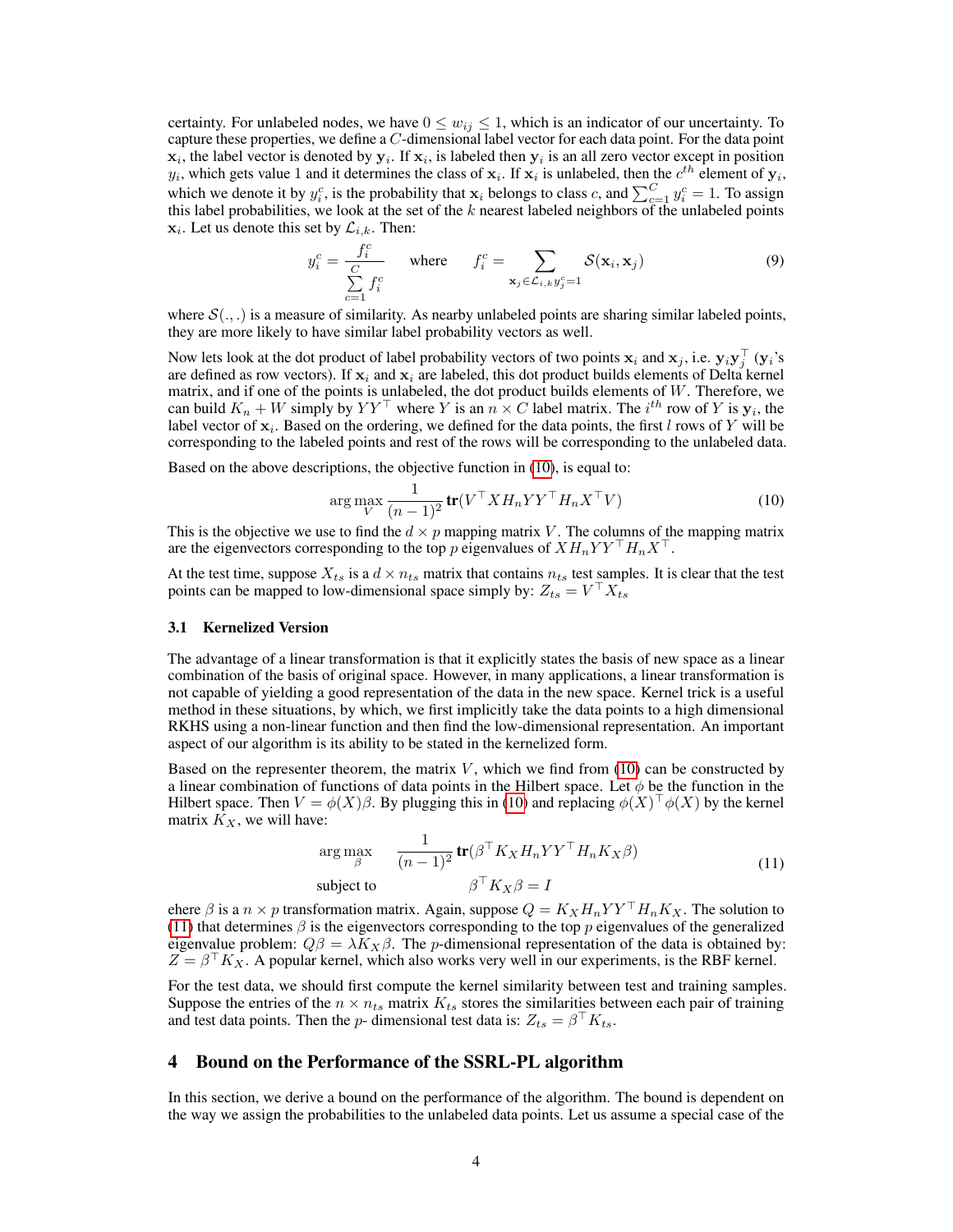SSRL-PL which we call winner take all, or WTA for short. In fact, for any label vector we set the element with the highest probability to one and rest of the elements to zero. Therefore, the  $u$  bottom rows of the label matrix  $Y$  will also have only 0 and 1. Consider the objective in [\(10\)](#page-3-0). We define the following function:

<span id="page-4-0"></span>
$$
f_X(V,Y) \stackrel{\triangle}{=} \frac{1}{(n-1)^2} \operatorname{tr}(V^\top X H_n Y Y^\top H_n X^\top V) \tag{12}
$$

Let  $V^{\dagger}$  be the solution to [\(10\)](#page-3-0) when there is l labeled points and  $u = n - l$  unlabeled data point in the dataset. Assume  $Y_p$  denotes the label matrix in this situation. In addition, consider another situation in which labels of all data points in  $X$  are known. In fact, a completely supervised problem. Let us denote by  $Y_n$  the label matrix in this scenario. Suppose  $V^*$  is the optimal mapping for the supervised problem., i.e.  $V^{\dagger} = \arg\max_{V} f_X(V, Y_p)$  and  $V^* = \arg\max_{V} f_X(V, Y_n)$ .

Our goal is to bound  $f_X(V^*, Y_n) - f_X(V^*, Y_n)$ . In fact, we want to see how much deviation exists between the transformation by  $V^*$  and the transformation by  $V^{\dagger}$ . As  $f_X(V, Y)$  is a measure of similarity between the labels and the low-dimensional data points, this bound shows the extent to which the low-dimensional representation of the data by  $V^{\dagger}$  is similar to the real labels of the data points. Note that since  $V^*$  is optimal solution for  $f_X(V, Y_n)$ , this difference is always non-negative.

<span id="page-4-1"></span>**Lemma 2.** *Suppose* X *is a*  $d \times n$  *matrix of data points and* Y *is a*  $n \times C$  *matrix of labels. Based on the definition in [\(12\)](#page-4-0)*

$$
f_X(V, Y) = \frac{n^2}{(n-1)^2} || V^\top (\overline{XY} - \bar{X}\bar{Y}) ||_F^2
$$
 (13)

where  $\|$  .  $\|_F$  is the Frobenius norm of matrix.  $\bar{X}_{d\times 1}$  and  $\bar{Y}_{1\times C}$  are average of data points and label *vectors, respectively, and columns of*  $\overline{XY}_{d\times C}$  *are the weighted average of data points, where weights are columns of* Y *.*

Based on the above lemma, we can conclude that:  $\arg\max_{V} f_X(V, Y) = \arg\max_{V} \sqrt{f_X(V, Y)}$ .  $V^{\dagger}$ and  $V^*$  are still the maximizers of  $\sqrt{f_X(V, Y_p)}$  and  $\sqrt{f_X(V, Y_n)}$ , respectively. As we have bounded V by the constraint  $V^{\top}V = I$ , the values of  $f_X(V, Y)$ , and subsequently  $\sqrt{f_X(V, Y)}$ , are also bounded. Therefore, we can bound the difference of square root of the functions.

We do this to be able to use the properties of the Frobenius norm ( $\|\cdot\|_F$  is a norm,  $\|\cdot\|_F^2$  is not). The following theorem states the bound on difference between square roots.

<span id="page-4-2"></span>**Theorem 3.** Suppose X is a unit ball in  $\mathbb{R}^d$ . For n samples drawn iid, according to some probability *measure, from* X *, where the label of only* l *of them is known and the rest* u *points are unlabeled, the mapping learned by SSRL-PL algorithm causes at most the following deviation from the mapping that maximizes the HSIC similarity measure between data points and all their revealed real labels.*

$$
\sqrt{f_X(V^*, Y_n)} - \sqrt{f_X(V^{\dagger}, Y_n)} \le \frac{2(2+\sqrt{2})u}{n-1} P_e^{WTA}
$$

where  $P_{e}^{WTA}$  is the error of WTA classifier.

As we can see from this theorem, the gap between the two functions vanishes when u is reduced, which shows the consistency of the derived bound. Another important observation about this bound is its independence to dimensionality of original and target space. Therefore, it can be extended to the kernel version as well. Furthermore, suppose that  $\hat{V} = \arg \max_{V} \lim_{n \to \infty} f_X(V, Y_n)$ . In [\[2\]](#page-8-7), it has been shown that the deviation of the  $f_X(V, Y_n)$  under  $\hat{V}$  and  $V^*$  is of order  $O(1/\sqrt{n})$ . This, together with √ the results of Theorem 3 can yield a generalization bound on SSRL-PL.

## 5 Experiment Results

In this section, the evaluation of applying the above algorithm on different synthetic and real datasets is presented. The parameter of the algorithm for each experiment is obtained by leave-one-out cross-validation. We also use RBF kernel similarity in [\(9\)](#page-3-2).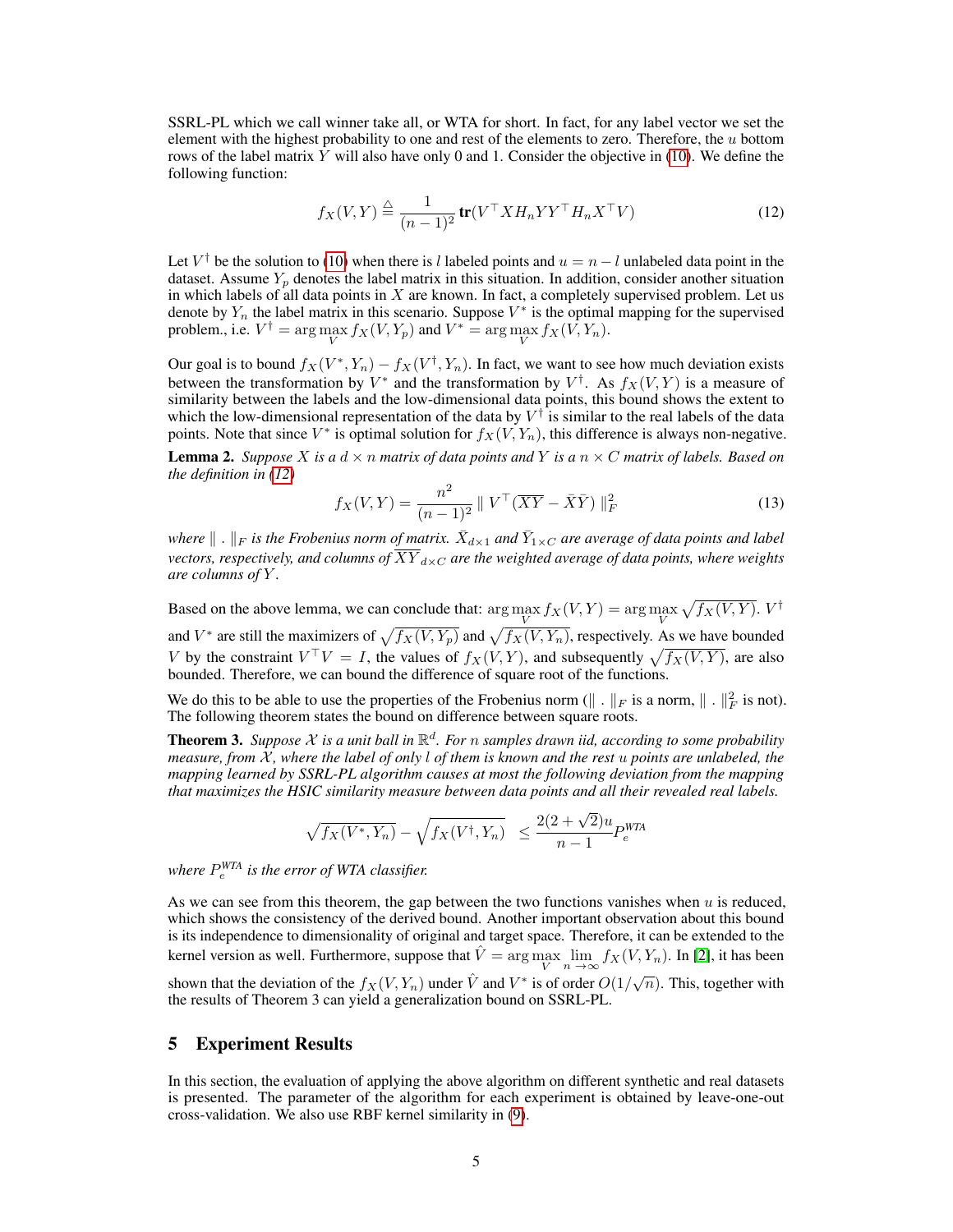#### 5.1 Toy Example

First, to demonstrate the capabilities of the SSRL-PL algorithm, we apply it on a toy dataset. The two-moon dataset is a well-known for illustrating the effectiveness of an algorithm on a small set of points. The dataset has 200 samples in two almost balanced classes. Here in Fig. [1,](#page-5-0) the results of applying the SSRL-PL algorithm on the dataset is demonstrated, for both kernelized and nonkernelized versions. The number of labeled points in each class is 4, i.e. 0.04 of all points. As it can be easily seen, the algorithm is able to identify the correct labels based the label probability assignments. In the kernelized version, the new representation also provides the ability to classify the points using a linear discriminant.

<span id="page-5-0"></span>

Figure 1: (a) Original dataset with 4 labeled data points in each class, (b) SSLR-PL without using kernel  $k = 1$ , (c) SSLR-PL with RBF kernel  $\sigma = 0.15$ ,  $k = 3$ .

#### 5.2 Demonstration and Benchmarks

Here, we present the results of applying the algorithm on more challenging datasets. The USPS dataset is used to show the generalizabilty of the algorithm and some other datasets from UCI repository are used to show the effectiveness of the algorithm in finding a good representation of data that is suitable for classification, despite the fact the dimensionality of the projected space is much lower than the dimensionality of the original space.

## 5.2.1 USPS

USPS hand-written digit dataset consists of 11000 data points in 10 classes. The classes are balanced and each of them has 1100 images of size  $16 \times 16$  from hand-written digits 0 to 9. Therefore, the dimensionality of samples is 256. In this experiments, we randomly chose 2000 samples from them for training and the rest is only used for the testing. The training set is divided into labeled and unlabeled sets. In fact,  $10\%$  of the data is labeled. The models is trained by the training set and the obtained transformation matrix,  $V$ , is applied on both training and test sets. Figure [2](#page-6-0) shows the result of applying kernelized SSRL-PL, with RBF kernel, on the dataset. The data is mapped into a three-dimensional space. The left-hand side plot shows the result for only labeled samples of the training set and the right-hand side plot shows the result for both the unlabeled samples of the training set and the test set. We can easily see from this plot that the algorithm is generalizable as its performance on the training set and the large unseen test set is the same.

<span id="page-5-1"></span>Table 1: Comparison of classification accuracy (%).  $\ell$ /tr = portion of the training set that is labeled. The bold numbers show the best results.  $p =$  dimensionality of the projected space,  $k =$  number of labeled neighbors for each unlabeled data point.

| Dataset          | l/tr | <b>DKSVD</b>    | <b>FDDL</b>     | LCKSVD2         | <b>OSSDL</b>    | S2D2            | <b>SSRL-PL</b>  | $\boldsymbol{p}$ | $\boldsymbol{k}$ |
|------------------|------|-----------------|-----------------|-----------------|-----------------|-----------------|-----------------|------------------|------------------|
| <b>MNIST-10K</b> | 0.1  | $67.18 \pm 1.4$ | $74.32 \pm 2.8$ | $69.91 \pm 1.2$ | $75.15 \pm 1.7$ | $76.18 \pm 1.5$ | $77.18 \pm 1.6$ | 10               |                  |
|                  | 0.2  | $70.32 \pm 1.8$ | $79.41 \pm 1.4$ | $72.56 \pm 2.2$ | $78.52 \pm 1.5$ | $83.61 \pm 0.9$ | $85.41 \pm 2.3$ | 10               | 5                |
| <b>USPS</b>      | 0.1  | $60.12 + 4.5$   | $75.63 + 3.6$   | $75.91 + 2.6$   | $79.13 + 1.3$   | $79.61 + 2.4$   | $80.15 + 1.9$   | 12               | 5                |
|                  | 0.2  | $66.61 + 4.1$   | $80.12 \pm 1.6$ | $78.64 + 1.6$   | $81.35 + 1.7$   | $85.45 + 2.1$   | $85.31 + 2.3$   | 12               | 5                |
| <b>COIL-20</b>   | 0.05 | $52.26 + 3.1$   | $68.31 \pm 3.8$ | $70.23 \pm 3.1$ | $81.06 + 3.4$   | $80.25 + 3.8$   | $82.34 \pm 1.2$ | 10               | 5                |
|                  | 0.1  | $56.31 \pm 6.1$ | $73.56 + 4.1$   | $76.63 \pm 3.7$ | $86.91 + 1.5$   | $88.88 \pm 1.0$ | $89.71 + 0.8$   | 10               | 5                |
| Reuters-10K      | 0.1  | $44.91 + 3.6$   | $49.81 + 3.7$   | $55.18 \pm 3.1$ | $60.21 + 1.9$   | $59.31 + 1.8$   | $61.12 + 3.1$   | 24               | 9                |
|                  | 0.2  | $49.32 + 1.6$   | $57.18 \pm 1.2$ | $59.31 \pm 1.7$ | $65.12 \pm 2.3$ | $65.18 \pm 3.1$ | $66.91 \pm 1.2$ | 24               | 9                |
| <b>UMIST</b>     | 0.1  | $75.6 + 1.3$    | $80.36 + 2.2$   | $77.33 \pm 2.1$ | $79.18 \pm 2.5$ | $79.65 + 1.9$   | $81.21 + 2.3$   | 20               | 5                |
|                  | 0.2  | $79.2 + 1.6$    | $83.78 \pm 1.2$ | $81.18 \pm 1.3$ | $83.41 \pm 2.1$ | $82.11 \pm 2.3$ | $84.31 \pm 2.1$ | 20               | 5                |
| <b>SBData</b>    | 0.1  | $40.31 + 3.9$   | $52.34 \pm 1.2$ | $51.23 + 2.2$   | $49.36 \pm 2.2$ | $50.87 + 2.1$   | $56.12 + 2.6$   | 10               | $\overline{5}$   |
|                  | 0.2  | $43.69 + 3.4$   | $57.36 + 2.8$   | $55.37 + 1.6$   | $52.34 \pm 2.1$ | $55.62 + 1.2$   | $61.74 + 1.4$   | 10               |                  |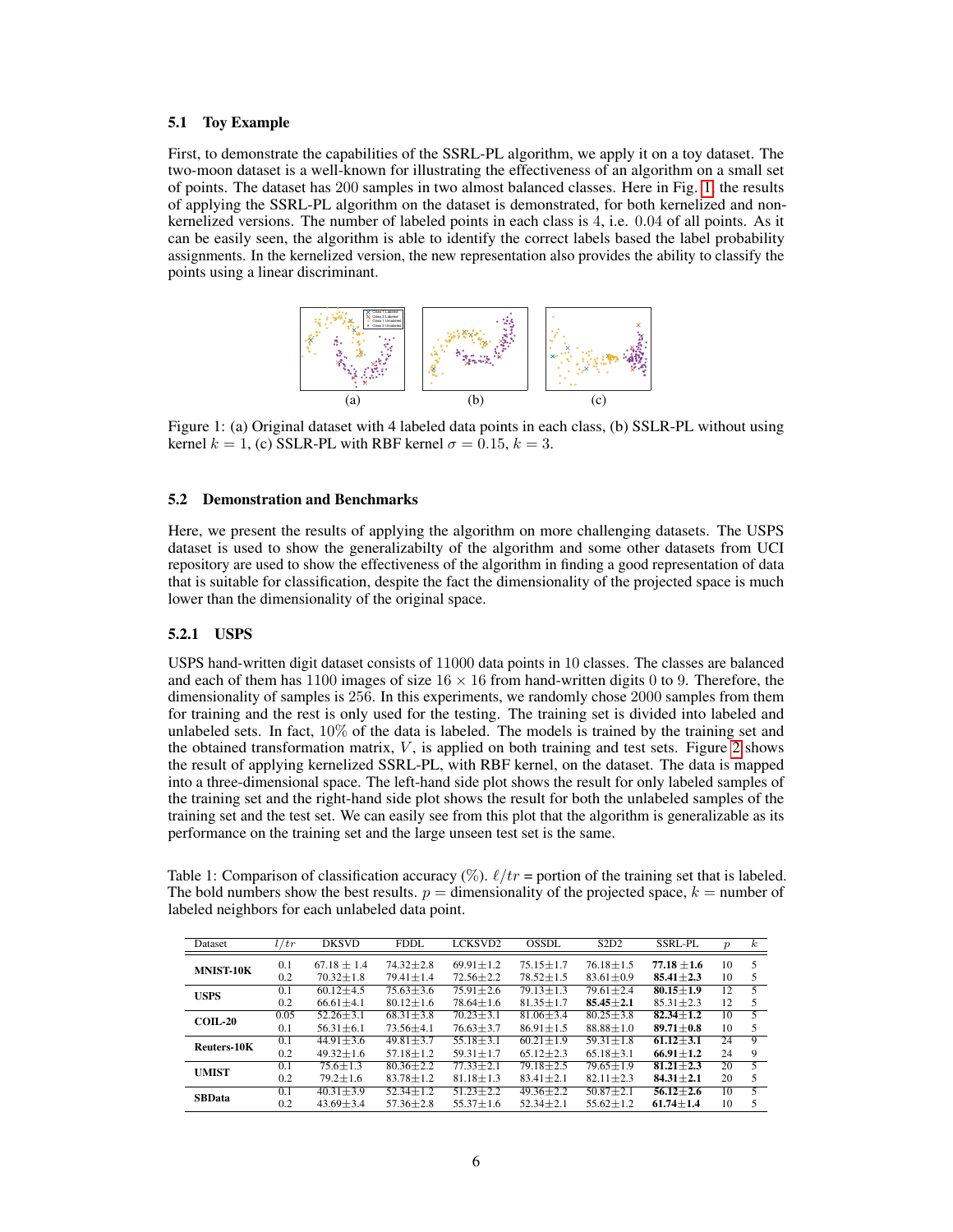<span id="page-6-0"></span>

Figure 2: (a) Labeled dataset in a 3-dimensional space, (b) Unlabeled and test dataset in a 3 dimensional space, with  $k = 1$ , and  $\sigma = 2$ .

#### 5.2.2 Benchmark datasets

In [\[8\]](#page-8-8), multiple benchmarks for the task of semi-supervised learning have been introduced for a fair comparison between algorithms. Datasets can be accessed publicly at **http://olivier.chapelle.cc/ssl-book/benc**

**hmarks.html**. The sets we have used among them are g241c, g241d, and BCI. g241c and g241d both have 1500 data points and 241 dimensions, while BCI has 400 points and 117 dimensions. For each dataset, 12 different splits exist, which divide the data into labeled and unlabeled sets. The number of labeled points based on these splits can be either 10 or 100. Therefore, the average error rate can be easily reported on these benchmarks. The table below shows the results of applying SSRL-PL on these datasets, according to the provided splits. For comparison, the results of some other algorithms are also reported in the table. These algorithms are LapSVM, LapSVMp[\[15\]](#page-8-9), and Semi-KSC[\[1\]](#page-8-10). The first column of the table, which is titled by  $l$ , indicates the number of labeled points in the set.

|     | Algorithm      | g241c           | g241d         | <b>BCI</b>      |
|-----|----------------|-----------------|---------------|-----------------|
| 10  | LapSVM         | $0.48 + 0.02$   | $0.42 + 0.03$ | $0.48 + 0.03$   |
|     | LapSVMp        | $0.49 + 0.01$   | $0.43 + 0.03$ | $0.48 + 0.02$   |
|     | Semi-KSC       | $0.42 + 0.03$   | $0.43 + 0.04$ | $0.46 \pm 0.03$ |
|     | <b>SSRL-PL</b> | $0.43 \pm 0.02$ | $0.38 + 0.03$ | $0.42 \pm 0.03$ |
| 100 | LapSVM         | $0.40 + 0.06$   | $0.31 + 0.03$ | $0.37 + 0.04$   |
|     | LapSVMp        | $0.36 \pm 0.07$ | $0.31 + 0.02$ | $0.32 + 0.02$   |
|     | Semi-KSC       | $0.29 \pm 0.05$ | $0.28 + 0.05$ | $0.22 + 0.02$   |
|     | <b>SSRL-PL</b> | $0.27 + 0.05$   | $0.25 + 0.03$ | $0.19 + 0.02$   |

Table 2: Comparison of the classification error rate of the proposed algorithm with other methods for different datasets. The bold numbers show the best results among these algorithms

#### 5.3 Real-world datasets

Now we examine the performance of the algorithm on six real-world datasets. MNIST-10K is a set of 10000 images of hand-written digits, which are randomly selected from the MNIST dataset. USPS is also set of images of hand-written digits. UMIST a face recognition dataset. The COIL-20 and SBdata are sets of images of different objects. Reuters dataset [\[12\]](#page-8-11), contains 810000 English news stories in different categories. We followed the same procedure in [\[21\]](#page-8-12) to obtain 10000 samples from this set in 4 categories. Other statistics of the datasets are mentioned in table [3.](#page-7-0)

We compare the performance of the algorithm by multiple dictionary learning algorithms. Discriminative K-SVD (DKSVD)[\[24\]](#page-9-3), Fisher Discrimination Dictionary Learning (FDDL)[\[22\]](#page-8-13), and Label Consistent K-SVD (LCKSVD)[\[14\]](#page-8-14) are three supervised dictionary learning algorithms. Also two important semi-supervised dictionary learning algorithm, i.e. OSSDL [\[25\]](#page-9-4) and S2D2 [\[20\]](#page-8-15).

We first divide the datasets in two parts,  $50\%$  for training and  $50\%$  for test. Among the training points we choose  $l$  points as labeled and the rest unlabeled such that there is at least one labeled point in each class. We repeat this process 10 times. Results in table [1](#page-5-1) show the mean and standard deviation of the classification error on the test set. As we can see, the proposed method in this work outperform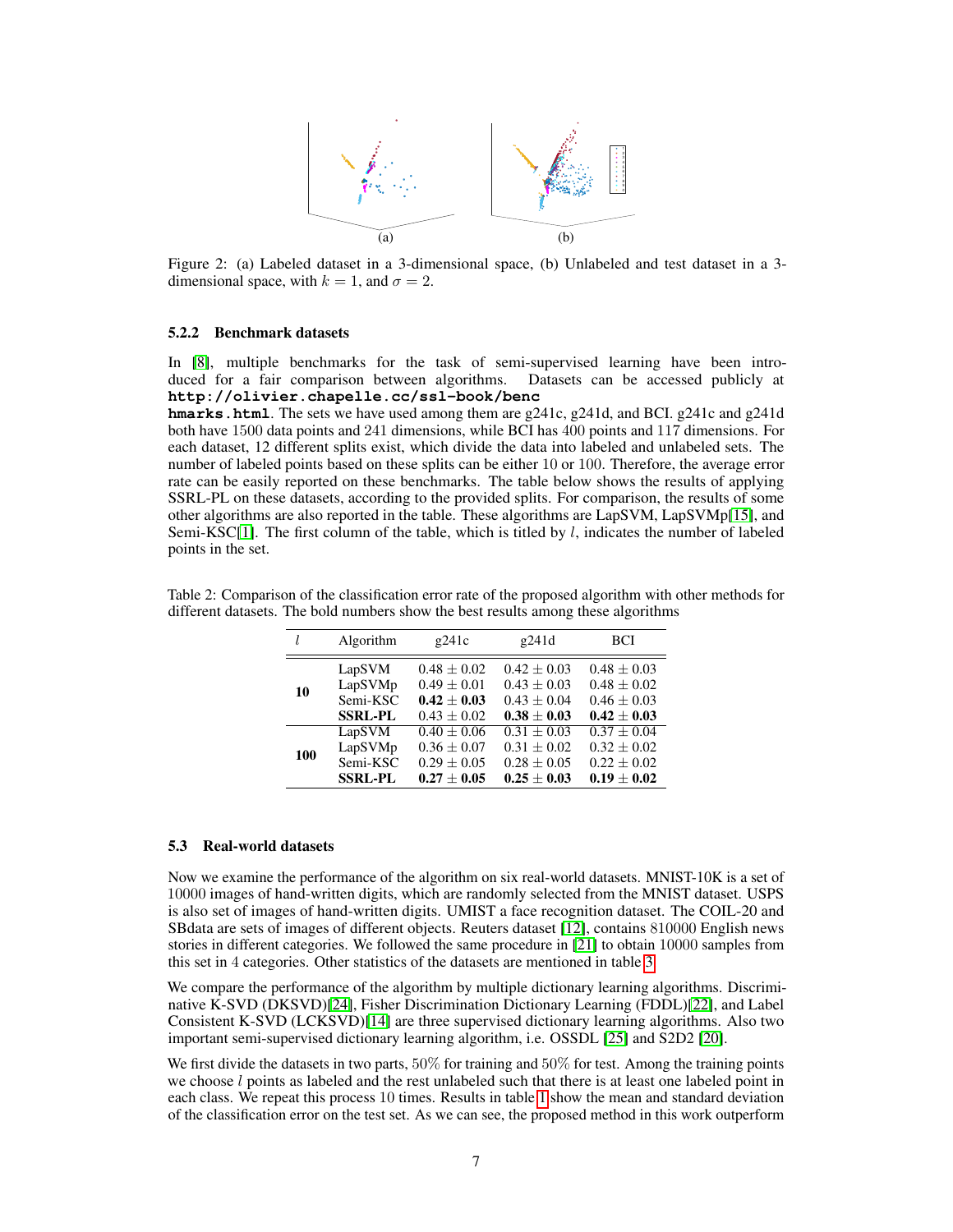<span id="page-7-0"></span>

| Datasets Name  | # of points | Dimensionality | # of classes |
|----------------|-------------|----------------|--------------|
| MNIST-10K      | 10000       | 784            | 10           |
| <b>USPS</b>    | 11000       | 256            | 10           |
| $COLL-20$      | 1440        | 1024           | 20           |
| Reuters- $10K$ | 10000       | 2000           |              |
| <b>UMIST</b>   | 564         | 750            | 20           |
| <b>SBData</b>  | 3192        | 638            | 40           |

Table 3: Datasets Statistics

the other methods. The two other semi-supervised learning algorithms also perform very well. We also include the dimensionality of the target space in the table, which shows that the reduction in dimensionality is significant.

For MNIST-10K and COIL-20 we performed another experiment. Again we first divide the datasets in half. Then for different number of labeled points we apply the SSRL-PL algorithm to the resulting training data, for 10 random splits. We compare the performance of the algorithm with two other scenarios. 1) When only use labeled points to find the mapping V, using kernelized version of [\(4\)](#page-2-0). 2) When we use all the labels of the training data and find the mapping  $V$ , using kernelized version of [\(5\)](#page-2-2). Figure [3](#page-7-1) shows the results of these experiments. As we can see the SSRL-PL performs close to the case when we know all the labels, which shows that the algorithm could convey the label information very well. The fluctuation in the whole labeled results is due to the first random split of dataset to test and train sets.

<span id="page-7-1"></span>

Figure 3: Classification accuracy under three different scenarios (a) MNIST-10K (b) COIL-20

### 6 Conclusion

We proposed a new algorithm for learning a representation of data when the label information is available for a small portion of the dataset. The algorithm tries to maximize the similarity between the new representation of data and label set, where the label set for unlabeled data is assigned probabilistically and the similarity measure is HSIC. The effectiveness of the proposed algorithm was evaluated on different datasets. We also derived a bound for the proposed algorithm which can be helpful for seeing if the presence of unlabeled data is constructive or destructive.

In terms of time complexity, the proposed algorithm is equivalent to a standard eigenvalue decomposition problem for symmetric matrices. This problem can be solved efficiently, for example, by singular value decomposition (SVD) methods. However, for faster implementation, using deep autoencoders that are able to estimate eigenvector of their input would be interesting in the future, similar to [\[3\]](#page-8-16). Autoencoders for semi-supervised learning have also been studied in [\[4,](#page-8-17) [5,](#page-8-18) [6\]](#page-8-19), where two autoencoders are jointly trained to learn a representation for the unlabeled data that contains information about the label. Alternatively, one can train a network that maximizes the dependency between data points and label vector by optimizing HSIC as its objective function and stochastic gradient descent algorithm.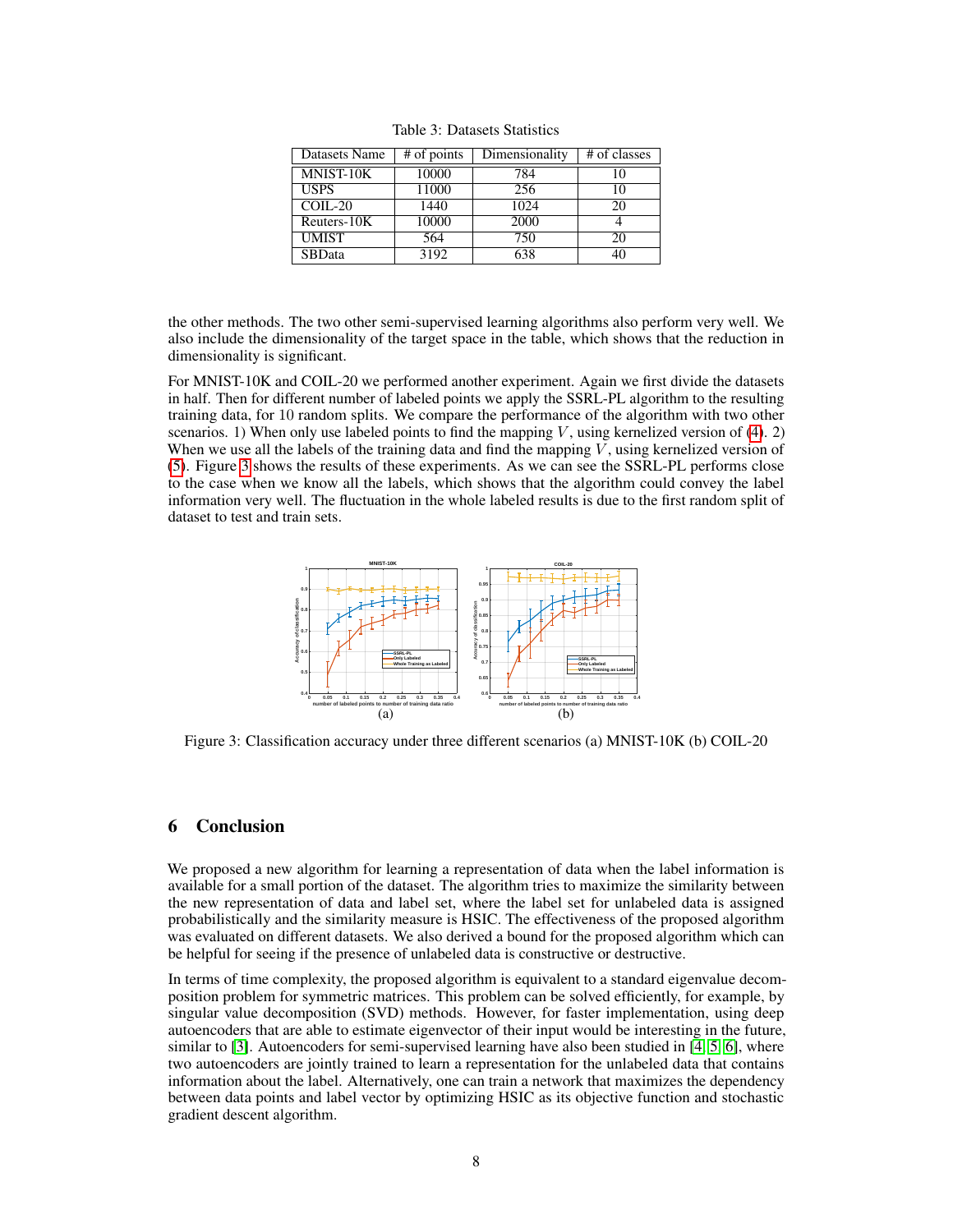## **References**

- <span id="page-8-10"></span>[1] C. Alzate and J. A. Suykens. A semi-supervised formulation to binary kernel spectral clustering. In *Neural Networks (IJCNN), The 2012 International Joint Conference on*, pages 1–8. IEEE, 2012.
- <span id="page-8-7"></span>[2] H. Ashtiani and A. Ghodsi. A dimension-independent generalization bound for kernel supervised principal component analysis. In *Proceedings of The 1st International Workshop on "Feature Extraction: Modern Questions and Challenges", NIPS*, pages 19–29, 2015.
- <span id="page-8-16"></span>[3] E. Banijamali and A. Ghodsi. Fast spectral clustering using autoencoders and landmarks. In *International Conference Image Analysis and Recognition*, pages 380–388. Springer, 2017.
- <span id="page-8-17"></span>[4] E. Banijamali, A.-H. Karimi, and A. Ghodsi. Deep variational sufficient dimensionality reduction. *arXiv preprint arXiv:1812.07641*, 2018.
- <span id="page-8-18"></span>[5] E. Banijamali, A.-H. Karimi, A. Wong, and A. Ghodsi. Jade: Joint autoencoders for disentanglement. *arXiv preprint arXiv:1711.09163*, 2017.
- <span id="page-8-19"></span>[6] E. Banijamali, A. Khajenezhad, A. Ghodsi, and M. Ghavamzadeh. Disentangling dynamics and content for control and planning. *arXiv preprint arXiv:1711.09165*, 2017.
- <span id="page-8-0"></span>[7] A. Blum and S. Chawla. Learning from labeled and unlabeled data using graph mincuts. In *Proceeding of ICML*, 2001.
- <span id="page-8-8"></span>[8] O. Chapelle, B. Schölkopf, A. Zien, et al. Semi-supervised learning. 2006.
- <span id="page-8-2"></span>[9] O. Chapelle and A. Zien. Semi-supervised classification by low density separation. In *AISTATS*, pages 57–64, 2005.
- <span id="page-8-5"></span>[10] F. G. Cozman, I. Cohen, M. C. Cirelo, et al. Semi-supervised learning of mixture models. In *Proceeding of ICML*, pages 99–106, 2013.
- <span id="page-8-20"></span>[11] J. A. Drakopoulos. Bounds on the classification error of the nearest neighbor rule. In *Proceedings of ICML*, pages 203–208, 1995.
- <span id="page-8-11"></span>[12] Y. Y. R. T. G. GLewis, David D and F. Li. A new benchmark collection for text categorization research. *The Journal of Machine Learning Research*, 2004.
- <span id="page-8-6"></span>[13] A. Gretton, O. Bousquet, A. Smola, and B. Schölkopf. Measuring statistical dependence with hilbert-schmidt norms. In *Algorithmic learning theory*, pages 63–77. Springer, 2005.
- <span id="page-8-14"></span>[14] Z. Jiang, Z. Lin, and L. S. Davis. Label consistent k-svd: Learning a discriminative dictionary for recognition. *IEEE Transactions on Pattern Analysis and Machine Intelligence*, 35(11):2651– 2664, 2013.
- <span id="page-8-9"></span>[15] S. Melacci and M. Belkin. Laplacian support vector machines trained in the primal. *The Journal of Machine Learning Research*, 12:1149–1184, 2011.
- <span id="page-8-21"></span>[16] R. Nock and M. Sebban. An improved bound on the finite-sample risk of the nearest neighbor rule. *Pattern Recognition Letters*, 22(3):407–412, 2001.
- <span id="page-8-3"></span>[17] M. Nouredanesh, H. R. Tizhoosh, and E. Banijamali. Gabor barcodes for medical image retrieval. In *2016 IEEE International Conference on Image Processing (ICIP)*, pages 2490–2493. IEEE, 2016.
- <span id="page-8-4"></span>[18] M. Nouredanesh, H. R. Tizhoosh, E. Banijamali, and J. Tung. Radon-gabor barcodes for medical image retrieval. In *2016 23rd International Conference on Pattern Recognition (ICPR)*, pages 1309–1314. IEEE, 2016.
- <span id="page-8-1"></span>[19] S. T. Roweis and L. K. Saul. Nonlinear dimensionality reduction by locally linear embedding. *Science*, 290(5500):2323–2326, 2000.
- <span id="page-8-15"></span>[20] A. Shrivastava, J. K. Pillai, V. M. Patel, and R. Chellappa. Learning discriminative dictionaries with partially labeled data. In *2012 19th IEEE International Conference on Image Processing*, pages 3113–3116. IEEE, 2012.
- <span id="page-8-12"></span>[21] J. Xie, R. Girshick, and A. Farhadi. Unsupervised deep embedding for clustering analysis. In *Proceedings of the 33rd International Conference on Machine Learning*, 2016.
- <span id="page-8-13"></span>[22] M. Yang, L. Zhang, X. Feng, and D. Zhang. Fisher discrimination dictionary learning for sparse representation. In *2011 International Conference on Computer Vision*, pages 543–550. IEEE, 2011.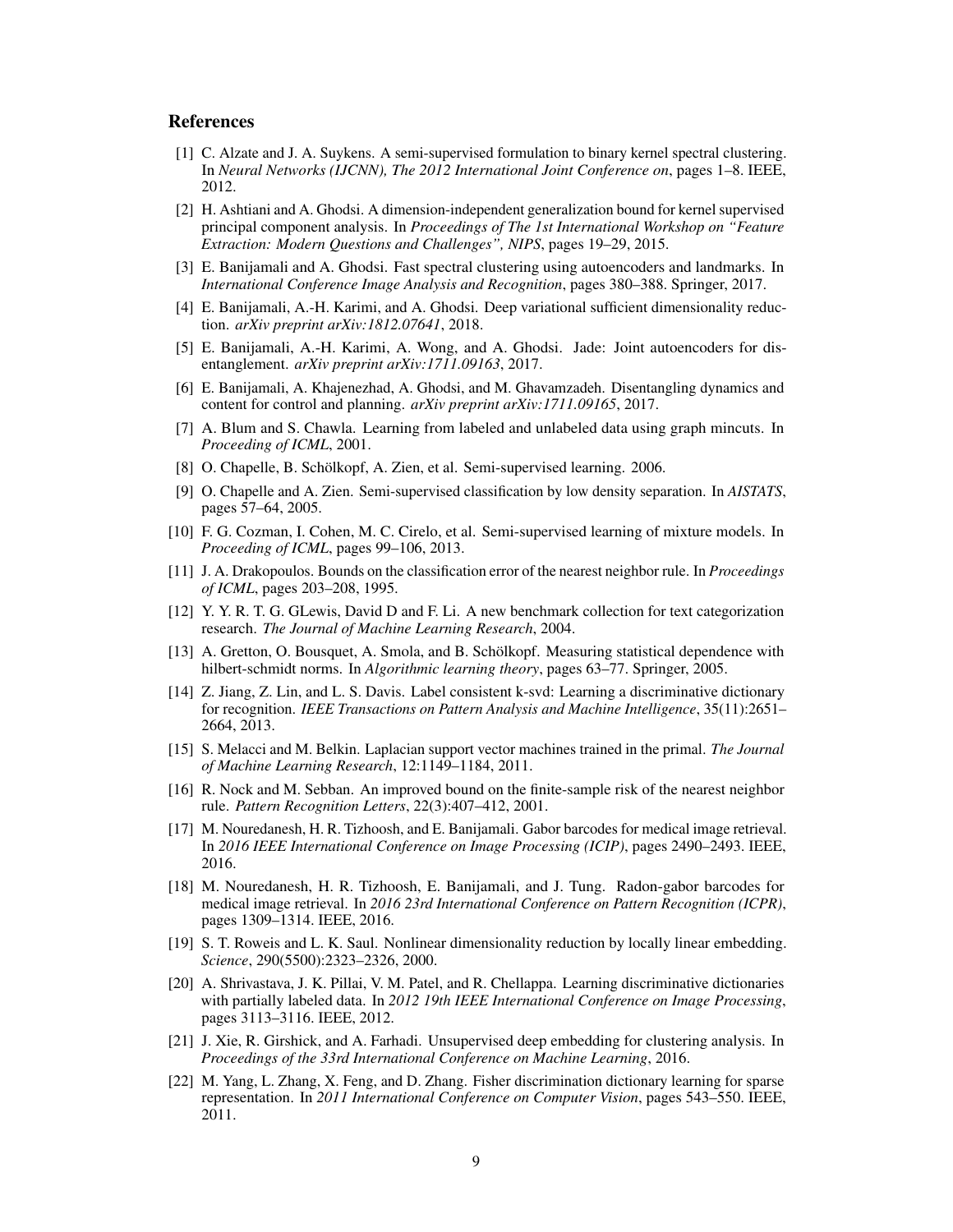- <span id="page-9-1"></span>[23] F. Zang and J.-S. Zhang. Label propagation through sparse neighborhood and its applications. *Neurocomputing*, 97:267–277, 2012.
- <span id="page-9-3"></span>[24] Q. Zhang and B. Li. Discriminative k-svd for dictionary learning in face recognition. In *Computer Vision and Pattern Recognition (CVPR), 2010 IEEE Conference on*, pages 2691– 2698, 2010.
- <span id="page-9-4"></span>[25] X. Zhang, D. Wang, Z. Zhou, and Y. Ma. Simultaneous rectification and alignment via robust recovery of low-rank tensors. In *Advances in Neural Information Processing Systems*, pages 1637–1645, 2013.
- <span id="page-9-2"></span>[26] Z. Zhang, M. Zhao, and T. W. Chow. Graph based constrained semi-supervised learning framework via label propagation over adaptive neighborhood. *Knowledge and Data Engineering, IEEE Transactions on*, 27(9):2362–2376, 2015.
- <span id="page-9-0"></span>[27] X. Zhu, Z. Ghahramani, and J. Lafferty. Semi-supervised learning using gaussian fields and harmonic functions. In *Proceeding of ICML*, 2001.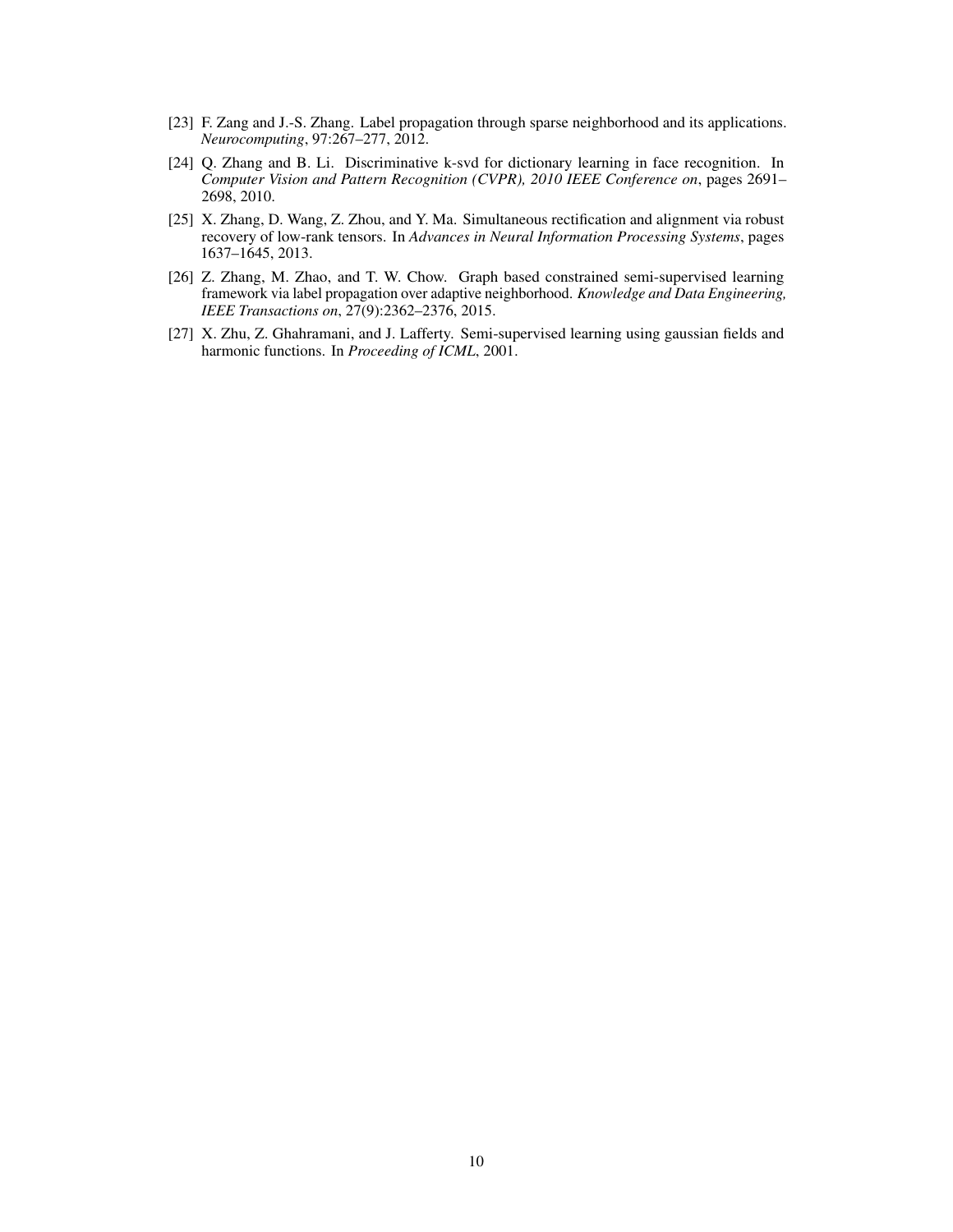## A Proofs

*Proof of Lemma* [2.](#page-4-1) It is known that:  $\sqrt{\text{tr}(AA^{\top})} = ||A||_F$ . We denote the *i*<sup>th</sup> column of Y by  $y^i$ .

$$
f_X(V, Y) = \frac{1}{(n-1)^2} \text{tr}(\overbrace{V^\top X H_n Y}^{A} Y^\top H_n X^\top V)
$$
  
\n
$$
= \frac{1}{(n-1)^2} || \overbrace{V^\top X H_n Y}^{A} ||_F^2
$$
  
\n
$$
= \frac{1}{(n-1)^2} || V^\top (\left[ \sum_{i=1}^n (\mathbf{x}_i - \bar{X}) \mathbf{y}_i^1 \right]_{i=1}^n (\mathbf{x}_i - \bar{X}) \mathbf{y}_i^2
$$
  
\n... 
$$
\sum_{i=1}^n (\mathbf{x}_i - \bar{X}) \mathbf{y}_i^C ] \right) ||_F^2
$$
  
\n
$$
= \frac{1}{(n-1)^2} || nV^\top (\left[ \frac{1}{n} [\sum_{i=1}^n \mathbf{x}_i \mathbf{y}_i^1 \right]_{i=1}^n \mathbf{x}_i \mathbf{y}_i^2 \dots \sum_{i=1}^n \mathbf{x}_i \mathbf{y}_i^C ]
$$
  
\n
$$
- \frac{1}{n} [\sum_{i=1}^n \bar{X} \mathbf{y}_i^1 \sum_{i=1}^n \bar{X} \mathbf{y}_i^2 \dots \sum_{i=1}^n \bar{X} \mathbf{y}_i^C ] \right) ||_F^2
$$
  
\n
$$
= \frac{n^2}{(n-1)^2} || V^\top (\overbrace{[X \mathbf{y}^1 \quad \overline{X} \mathbf{y}^2 \dots \overline{X} \mathbf{y}^C} - \bar{X} \bar{Y}) ||_F^2
$$
  
\n
$$
= \frac{n^2}{(n-1)^2} || V^\top (\overbrace{X \mathbf{Y}} - \bar{X} \bar{Y}) ||_F^2
$$

<span id="page-10-1"></span>

Obtaining the final result for the theorem, needs bounding both  $\|\bar{Y}_n - \bar{Y}_p\|_2$  and  $\|\overline{XY_n} - \overline{XY_p}\|_F$ . Lets denote by  $e_i$  the difference between the real label vector and the assigned label vector of point  $\mathbf{x}_i, \mathbf{e}_i = \mathbf{y}_{n_i} - \mathbf{y}_{p_i}$ . For the labeled points  $\mathbf{e}_i$  is an all zero vector, for the unlabeled points, if an error  $\mathbf{x}_i, \mathbf{e}_i = \mathbf{y}_{n_i} - \mathbf{y}_{p_i}$ . For the labeled happens, the length of  $\mathbf{e}_i$  is  $\sqrt{2}$ . So:

<span id="page-10-0"></span>
$$
\| \ \bar{Y}_n - \bar{Y}_p \ \|_2 = \| \ \bar{\mathbf{e}} \ \|_2 \leq \frac{\sqrt{2}u}{n} P_e^{\text{WTA}} \tag{14}
$$

Let  $E = Y_n - Y_p$  and  $e^c$  be its  $c^{th}$  column. Let also  $ne^c$  be the number of errors for class c. Note that whether a point in class  $c$  misclassified as another class or a point in another class misclassfied as c,  $ne^c$  increases by one. The bound for  $\|\overline{XY_n} - \overline{XY_p}\|_F$  is then the following:

$$
\|\overline{XY_n} - \overline{XY_p}\|_F = \|\overline{XE}\|_F \le \sum_{c=1}^C \|\overline{Xe^c}\|_2
$$
  
=  $\sum_{c=1}^C \|\frac{1}{n}\sum_{i=1}^n \mathbf{x}_i (y_{n_i}^c - y_{p_i}^c)\|_2$   
 $\le \frac{1}{n}\sum_{c=1}^C n e^c \max_i \|\mathbf{x}_i\|_2 \le \frac{1}{n}\sum_{c=1}^C n e^c \le \frac{2u}{n} P_e^{\text{WTA}}$  (15)